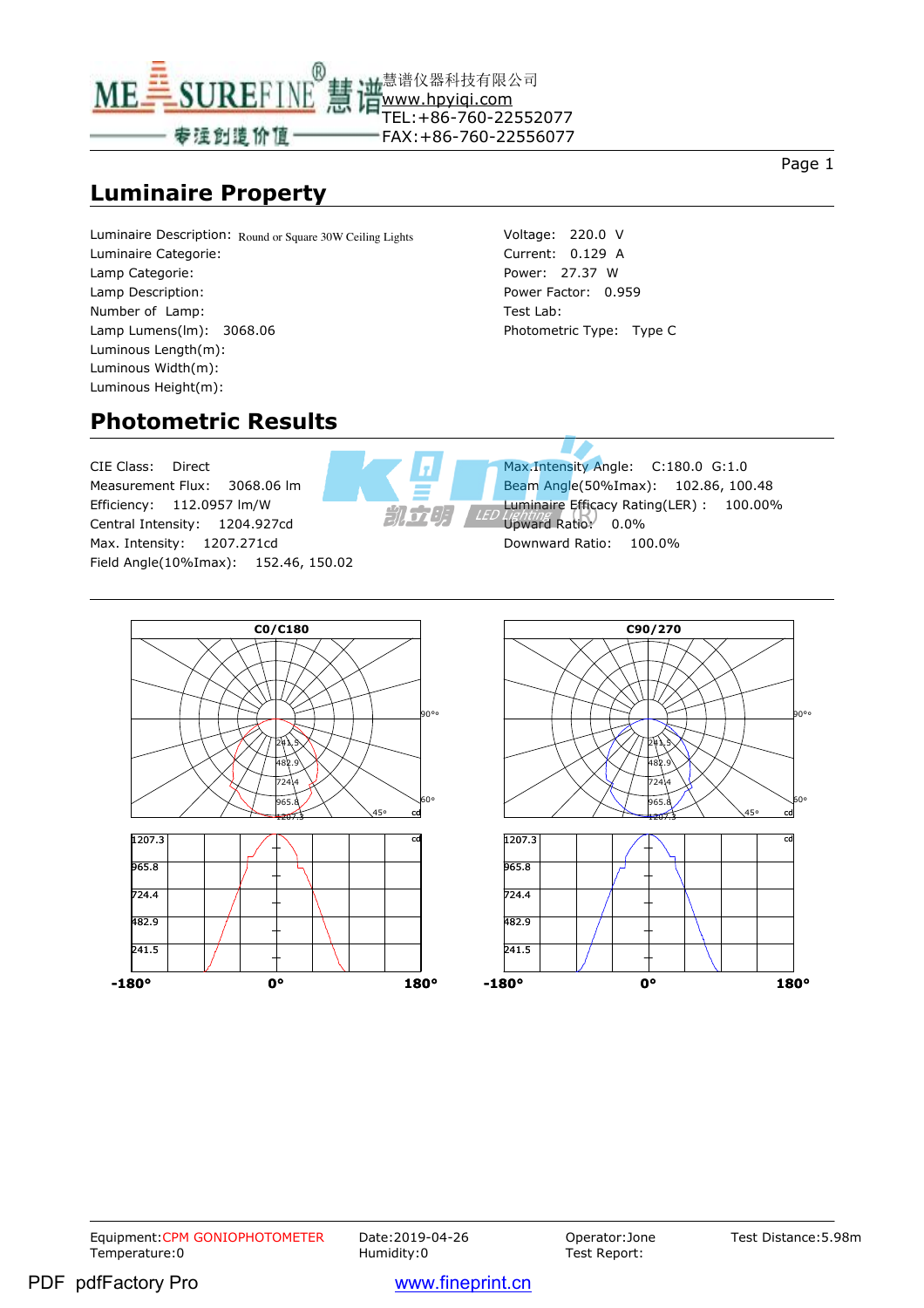MEE SUREFINE www.hpyiqi.com TEL:+86-760-22552077 FAX:+86-760-22556077

®

专运创造价值

Page 2

#### Light intensity data Unit[cd]

慧谱仪器科技有限公司

| $C\setminus G$  | GO.0   | G1.0   | G2.0   | G3.0   | G4.0   | G5.0   | G6.0     | G7.0   | G8.0   | G9.0   |
|-----------------|--------|--------|--------|--------|--------|--------|----------|--------|--------|--------|
| CO.0            | 1204.9 | 1205.5 | 1205.1 | 1202.3 | 1199.4 | 1197.3 | 1193.0   | 1190.5 | 1185.1 | 1181.5 |
| C45.0           | 1204.9 | 1200.5 | 1199.0 | 1195.8 | 1192.3 | 1189.7 | 1184.7   | 1178.7 | 1175.8 | 1168.6 |
| C90.0           | 1204.9 | 1203.7 | 1203.3 | 1200.8 | 1200.8 | 1196.2 | 1192.3   | 1189.7 | 1184.7 | 1181.5 |
| C135.0          | 1204.9 | 1203.7 | 1202.3 | 1199.8 | 1198.3 | 1194.4 | 1189.7   | 1186.5 | 1180.8 | 1177.2 |
| C180.0          | 1204.9 | 1207.3 | 1206.9 | 1205.8 | 1205.1 | 1203.0 | 1201.2   | 1197.6 | 1193.0 | 1190.5 |
| C225.0          | 1204.9 | 1203.3 | 1203.3 | 1203.3 | 1202.3 | 1201.2 | 1198.7   | 1196.9 | 1193.0 | 1190.5 |
| C270.0          | 1204.9 | 1204.4 | 1203.7 | 1202.3 | 1201.5 | 1198.7 | 1195.1   | 1193.0 | 1188.3 | 1183.0 |
| C315.0          | 1204.9 | 1205.5 | 1205.8 | 1204.8 | 1204.1 | 1202.3 | 1199.8   | 1198.0 | 1193.3 | 1191.2 |
| C360.0          | 1204.9 | 1205.5 | 1205.1 | 1202.3 | 1199.4 | 1197.3 | 1193.0   | 1190.5 | 1185.1 | 1181.5 |
|                 |        |        |        |        |        |        |          |        |        |        |
|                 |        |        |        |        |        |        |          |        |        |        |
| $C\setminus G$  | G10.0  | G11.0  | G12.0  | G13.0  | G14.0  | G15.0  | \$46.0\$ | G17.0  | G18.0  | G19.0  |
| CO.0            | 1174.7 | 1167.2 | 1162.9 | 1153.3 | 7148.6 | 1138.6 | 4127.9   | 1116.8 | 1111.1 | 1098.6 |
| C45.0           | 1160.4 | 1156.5 | 1147.2 | 1142.5 | 1132.2 | 1120.4 | 1114.7   | 1103.2 | 1096.8 | 1083.9 |
| C90.0           | 1174.7 | 1171.5 | 1163.6 | 1154.7 | 1150.8 | 1141.1 | 1135.4   | 1125.4 | 1113.2 | 1107.1 |
| C135.0          | 1166.9 | 1161.9 | 1152.6 | 1148.3 | 1138.3 | 1133.6 | 1122.5   | 1110.7 | 1104.6 | 1091.8 |
| C180.0          | 1184.4 | 1181.5 | 1174.7 | 1166.5 | 1158.3 | 1154.0 | 1144.0   | 1133.6 | 1128.6 | 1116.8 |
| C225.0          | 1185.8 | 1179.7 | 1176.5 | 1169.7 | 1166.1 | 1157.9 | 1148.3   | 1144.0 | 1134.0 | 1129.0 |
| C270.0          | 1179.7 | 1172.6 | 1165.4 | 1160.8 | 1152.6 | 1142.9 | 1137.9   | 1127.2 | 1116.1 | 1110.0 |
| C315.0          | 1186.2 | 1183.0 | 1176.2 | 1168.6 | 1164.7 | 1156.5 | 1146.8   | 1141.8 | 1131.5 | 1120.4 |
| C360.0          | 1174.7 | 1167.2 | 1162.9 | 1153.3 | 1148.6 | 1138.6 | 1127.9   | 1116.8 | 1111.1 | 1098.6 |
|                 |        |        |        |        |        |        |          |        |        |        |
|                 |        |        |        |        |        |        |          |        |        |        |
|                 |        |        |        |        |        |        |          |        |        |        |
| C/G             | G20.0  | G21.0  | G22.0  | G23.0  | G24.0  | G25.0  | G26.0    | G27.0  | G28.0  | G29.0  |
| CO.0            | 1092.1 | 1078.5 | 1064.2 | 1057.1 | 1041.7 | 1026.7 | 1018.5   | 911.2  | 911.2  | 911.2  |
| C45.0           | 1070.3 | 1063.2 | 1048.9 | 1041.0 | 1026.0 | 1017.7 | 913.3    | 913.3  | 913.3  | 913.3  |
| C90.0           | 1094.6 | 1081.8 | 1075.0 | 1061.4 | 1046.0 | 1038.8 | 1023.1   | 1007.0 | 1007.0 | 1007.0 |
| C135.0          | 1078.5 | 1071.7 | 1057.8 | 1050.3 | 1034.9 | 1019.2 | 1010.9   | 913.3  | 913.3  | 913.3  |
| C180.0          | 1105.0 | 1098.6 | 1085.7 | 1078.9 | 1072.1 | 1057.8 | 1041.7   | 1026.0 | 1018.1 | 1009.9 |
| C225.0          | 1117.5 | 1105.0 | 1100.0 | 1085.7 | 1079.2 | 1064.9 | 1051.0   | 1043.5 | 1028.1 | 1020.2 |
| C270.0          | 1097.1 | 1090.7 | 1077.1 | 1070.7 | 1055.6 | 1041.0 | 1033.1   | 1017.4 | 1009.2 | 911.9  |
| $C315.0$ 1114.3 |        | 1108.6 | 1090.0 | 1082.8 | 1068.9 | 1062.1 | 1047.1   | 1031.7 | 1023.8 | 1007.7 |
| C360.0          | 1092.1 | 1078.5 | 1064.2 | 1057.1 | 1041.7 | 1026.7 | 1018.5   | 911.2  | 911.2  | 911.2  |
|                 |        |        |        |        |        |        |          |        |        |        |
| $C\setminus G$  | G30.0  | G31.0  | G32.0  | G33.0  | G34.0  | G35.0  | G36.0    | G37.0  | G38.0  | G39.0  |
| CO.0            | 911.2  | 911.2  | 911.2  | 911.2  | 902.6  | 882.6  | 862.2    | 852.2  | 842.2  | 821.4  |
| C45.0           | 913.3  | 913.3  | 913.3  | 903.7  | 882.9  | 863.3  | 853.2    | 832.9  | 812.1  | 791.0  |
| C90.0           | 1007.0 | 1007.0 | 1007.0 | 1007.0 | 909.7  | 890.8  | 880.8    | 859.7  | 849.7  | 829.3  |
| C135.0          | 913.3  | 913.3  | 913.3  | 913.3  | 894.4  | 874.7  | 865.0    | 844.7  | 834.3  | 814.3  |
| C180.0          | 1009.9 | 1009.9 | 1009.9 | 1009.9 | 1009.9 | 1009.9 | 903.3    | 893.7  | 873.6  | 853.6  |
| C225.0          | 1012.0 | 1012.0 | 1012.0 | 1012.0 | 1012.0 | 1012.0 | 1012.0   | 896.9  | 887.2  | 867.5  |
| C270.0          | 911.9  | 911.9  | 911.9  | 911.9  | 911.9  | 911.9  | 892.6    | 872.6  | 862.9  | 841.4  |
| C315.0          | 1007.7 | 1007.7 | 1007.7 | 1007.7 | 1007.7 | 1007.7 | 909.0    | 889.4  | 879.7  | 859.7  |

Equipment:CPM GONIOPHOTOMETER Date:2019-04-26 Operator:Jone<br>Temperature:0 Humidity:0 Humidity:0 Test Report: Temperature:0

Test Report:

Test Distance:5.98m

PDF pdfFactory Pro www.fineprint.cn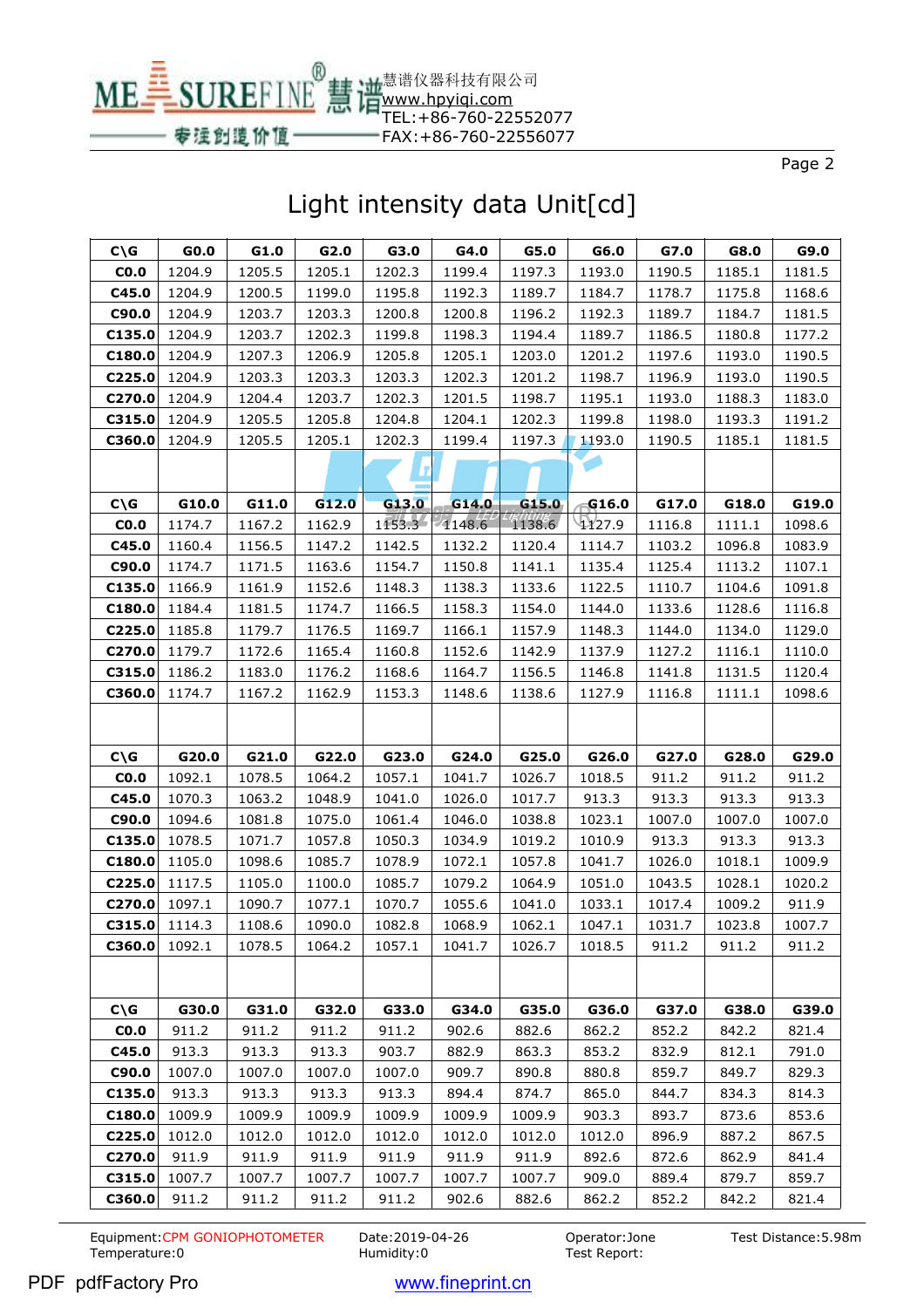MEE SUREFINE www.hpyiqi.com TEL:+86-760-22552077

®

专运创造价值

Page 3

# Light intensity data Unit[cd]

慧谱仪器科技有限公司

FAX:+86-760-22556077

| $C\setminus G$   | G40.0          | G41.0          | G42.0          | G43.0          | G44.0          | G45.0          | G46.0          | G47.0          | G48.0          | G49.0          |
|------------------|----------------|----------------|----------------|----------------|----------------|----------------|----------------|----------------|----------------|----------------|
| CO.0             | 800.3          | 789.9          | 768.8          | 758.1          | 737.0          | 714.9          | 703.8          | 680.9          | 669.4          | 646.2          |
| C45.0            | 780.6          | 759.2          | 736.7          | 727.4          | 705.2          | 694.1          | 671.6          | 660.1          | 637.3          | 613.6          |
| C90.0            | 819.3          | 798.2          | 777.1          | 766.0          | 744.9          | 733.8          | 712.0          | 689.8          | 678.7          | 655.5          |
| C135.0           | 782.8          | 782.8          | 761.0          | 737.4          | 728.1          | 705.6          | 694.5          | 672.3          | 649.4          | 638.0          |
| C180.0           | 843.9          | 823.2          | 802.5          | 791.7          | 770.6          | 747.7          | 737.0          | 714.9          | 692.3          | 681.2          |
| C225.0           | 847.2          | 837.5          | 815.7          | 805.0          | 784.2          | 763.1          | 763.1          | 730.2          | 719.1          | 696.6          |
| C270.0           | 821.1          | 810.7          | 789.6          | 768.8          | 758.1          | 737.0          | 714.9          | 703.4          | 680.9          | 658.0          |
| C315.0           | 850.0          | 829.3          | 808.9          | 798.2          | 777.1          | 766.0          | 744.9          | 722.0          | 711.3          | 687.0          |
| C360.0           | 800.3          | 789.9          | 768.8          | 758.1          | 737.0          | 714.9          | 703.8          | 680.9          | 669.4          | 646.2          |
|                  |                |                |                | LZ.            |                |                |                |                |                |                |
|                  |                |                |                |                |                |                |                |                |                |                |
| $C\setminus G$   | G50.0          | G51.0          | G52.0          | G53.0          | G54.0          | G55.0          | G56.0          | G57.0          | G58.0          | G59.0          |
| CO.0             | 622.2          | 610.4          | 587.2          | $563.6 -$      | 551.4          | 527.5          | 903.5          | 491.3          | 467.0          | 442.0          |
| C45.0            | 601.8          | 578.6          | 565.4          | 530.0          | 530.0          | 505.7          | 483.5          | 469.5          | 433.1          | 420.5          |
| C90.0            | 644.0          | 621.2          | 597.9          | 586.1          | 562.9          | 537.5          | 525.7          | 501.4          | 477.8          | 465.2          |
| C135.0           | 614.7          | 591.5          | 579.7          | 556.1          | 532.8          | 520.7          | 496.7          | 484.9          | 460.6          | 435.9          |
| C180.0           | 658.3          | 635.5          | 624.0          | 600.4          | 589.3          | 565.7          | 541.8          | 529.3          | 505.7          | 491.7          |
| C225.0           | 674.4          | 663.0          | 640.1          | 628.7          | 605.8          | 594.0          | 570.4          | 546.8          | 535.0          | 511.0          |
| C270.0           | 646.9          | 623.7          | 612.2          | 588.6          | 565.0          | 553.2          | 529.6          | 517.5          | 492.4          | 467.7          |
| C315.0           | 664.4          | 652.6          | 629.7          | 606.1          | 594.7          | 570.7          | 559.3          | 535.0          | 511.4          | 487.1          |
| C360.0           | 622.2          | 610.4          | 587.2          | 563.6          | 551.4          | 527.5          | 503.5          | 491.3          | 467.0          | 442.0          |
|                  |                |                |                |                |                |                |                |                |                |                |
|                  |                |                |                |                |                |                |                |                |                |                |
|                  |                |                |                |                |                |                |                |                |                |                |
| $C\ G$           | G60.0          | G61.0          | G62.0          | G63.0          | G64.0          | G65.0          | G66.0          | G67.0          | G68.0          | G69.0          |
| CO.0             | 429.8          | 404.8          | 380.1          | 367.6          | 343.3          | 330.9          | 306.2          | 293.9          | 255.5          | 243.2          |
| C45.0            | 408.4          | 383.7          | 371.2          | 346.5          | 334.3          | 309.5          | 284.9          | 260.5          | 248.3          | 223.9          |
| C90.0            | 443.8          | 417.3          | 405.2          | 380.5          | 356.4          | 344.0          | 319.5          | 319.5          | 282.8          | 282.8          |
| C135.0           | 411.6          | 399.1          | 386.9          | 348.6          | 336.4          | 324.0          | 299.5          | 287.2          | 262.9          | 226.4          |
| C180.0           | 468.8          | 443.8          | 443.8          | 407.3          | 395.2          | 370.5          | 358.3          | 333.7          | 309.2          | 296.9          |
| C225.0           | 485.3          | 473.1          | 448.8          | 442.7          | 413.4          | 389.1          | 364.8          | 352.6          | 328.2          | 303.8          |
| C270.0           | 455.2<br>474.5 | 430.2          | 418.0          | 393.4<br>414.1 | 380.8<br>401.9 | 356.6<br>377.3 | 331.9<br>352.9 | 319.6          | 295.0<br>314.4 | 282.6<br>302.0 |
| C315.0<br>C360.0 | 429.8          | 449.9<br>404.8 | 449.9<br>380.1 | 367.6          | 343.3          | 330.9          | 306.2          | 339.0<br>293.9 | 255.5          | 243.2          |
|                  |                |                |                |                |                |                |                |                |                |                |
|                  |                |                |                |                |                |                |                |                |                |                |
| $C\setminus G$   | G70.0          | G71.0          | G72.0          | G73.0          | G74.0          | G75.0          | G76.0          | G77.0          | G78.0          | G79.0          |
| CO.0             | 231.0          | 206.9          | 194.8          | 171.3          | 148.5          | 137.4          | 115.5          | 105.3          | 73.1           | 57.8           |
| C45.0            | 211.9          | 186.7          | 163.2          | 151.9          | 129.5          | 108.1          | 73.5           | 73.5           | 60.4           | 52.2           |
| C90.0            | 246.3          | 222.4          | 210.6          | 185.2          | 173.8          | 151.1          | 129.2          | 118.4          | 108.0          | 88.2           |
| C135.0           | 226.4          | 202.5          | 190.6          | 167.3          | 155.8          | 133.4          | 112.0          | 73.4           | 73.4           | 63.4           |
| C180.0           | 272.4          | 260.4          | 236.2          | 212.0          | 200.0          | 176.7          | 176.7          | 142.7          | 120.9          | 110.7          |
| C225.0           | 291.4          | 267.0          | 255.0          | 230.7          | 206.9          | 195.2          | 171.9          | 160.7          | 137.2          | 116.0          |
| C270.0           | 258.1          | 233.7          | 221.4          | 197.4          | 174.1          | 162.7          | 138.6          | 117.0          | 106.5          | 73.1           |
| C315.0           | 277.1          | 252.7          | 240.7          | 228.5          | 204.2          | 180.8          | 169.1          | 146.6          | 124.7          | 114.1          |

Equipment:CPM GONIOPHOTOMETER Date:2019-04-26 Operator:Jone<br>Temperature:0 Humidity:0 Humidity:0 Test Report: Temperature:0

Test Report:

Test Distance:5.98m

PDF pdfFactory Pro www.fineprint.cn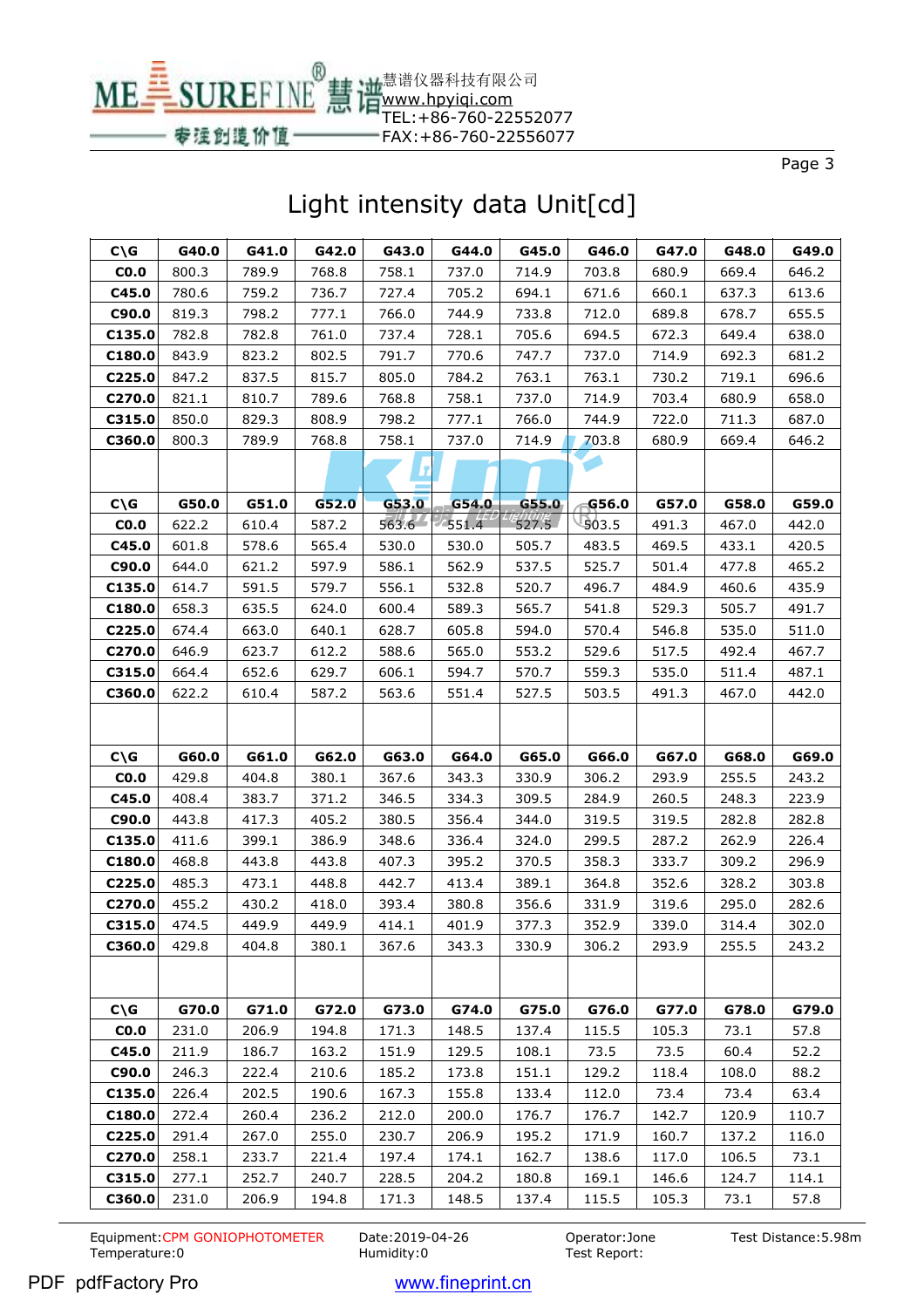

# Light intensity data Unit[cd]

| $C\setminus G$ | G80.0 | G81.0 | G82.0 | G83.0          | G84.0         | G85.0    | G86.0 | G87.0 | G88.0 | G89.0 |
|----------------|-------|-------|-------|----------------|---------------|----------|-------|-------|-------|-------|
| CO.0           | 57.8  | 42.2  | 35.2  | 23.0           | 13.1          | 9.1      | 2.4   | 1.3   | 1.3   | 1.4   |
| C45.0          | 37.3  | 30.6  | 19.1  | 14.4           | 6.2           | 0.6      | 0.6   | 0.6   | 0.6   | 0.6   |
| C90.0          | 69.6  | 60.9  | 44.7  | 31.3           | 25.1          | 14.4     | 5.9   | 2.5   | 1.1   | 1.0   |
| C135.0         | 55.0  | 38.6  | 25.5  | 19.9           | 10.3          | 3.1      | 0.9   | 0.8   | 0.6   | 0.6   |
| C180.0         | 90.4  | 71.6  | 53.4  | 45.6           | 44.6          | 19.7     | 14.7  | 6.5   | 1.1   | 1.0   |
| C225.0         | 105.6 | 86.2  | 76.5  | 67.6           | 51.1          | 44.3     | 23.9  | 14.4  | 7.1   | 1.6   |
| C270.0         | 67.5  | 59.0  | 43.2  | 29.6           | 23.5          | 13.6     | 9.8   | 4.6   | 1.3   | 1.2   |
| C315.0         | 103.8 | 74.8  | 65.5  | 49.1           | 45.2          | 28.3     | 16.7  | 8.9   | 1.8   | 1.6   |
| C360.0         | 57.8  | 42.2  | 35.2  | 23.0           | 13.1          | 9.1      | 2.4   | 1.3   | 1.3   | 1.4   |
|                |       |       |       |                |               |          |       |       |       |       |
| $C\setminus G$ | G90.0 |       |       | $\overline{a}$ |               |          |       |       |       |       |
| CO.0           | 1.5   |       |       | <b>BIAD</b>    | LEL<br>بتركنه | Lighting |       |       |       |       |
| C45.0          | 0.6   |       |       |                |               |          |       |       |       |       |
| C90.0          | 0.7   |       |       |                |               |          |       |       |       |       |
| C135.0         | 0.7   |       |       |                |               |          |       |       |       |       |
| C180.0         | 0.7   |       |       |                |               |          |       |       |       |       |
| C225.0         | 1.3   |       |       |                |               |          |       |       |       |       |
| C270.0         | 1.3   |       |       |                |               |          |       |       |       |       |
| C315.0         | 1.5   |       |       |                |               |          |       |       |       |       |
| C360.0         | 1.5   |       |       |                |               |          |       |       |       |       |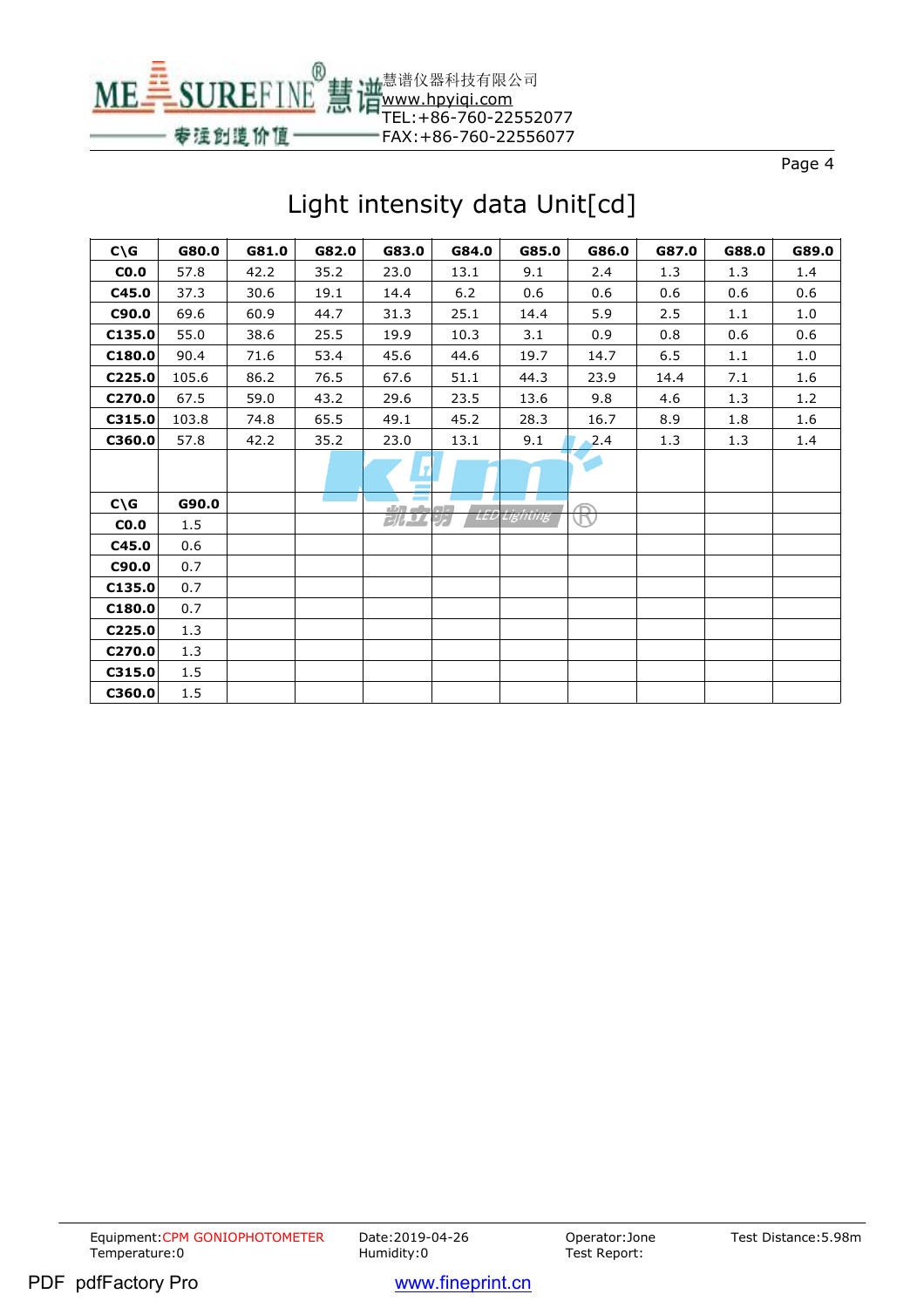

## Zonal Luminous Flux Data

| Gamma         | Imean   | Zonal Flux | Sum Flux | Zonal Flux        | Sum Flux |
|---------------|---------|------------|----------|-------------------|----------|
| [°]           | [cd]    | [lm]       | [Im]     | $\lceil\% \rceil$ | [%]      |
| 0.0           | 1204.93 | 0.00       | 0.00     | 0.00              | 0.00     |
| $0.0 - 1.0$   | 1204.23 | 1.15       | 1.15     | 0.04              | 0.04     |
| $1.0 - 2.0$   | 1203.70 | 3.46       | 4.61     | 0.11              | 0.15     |
| $2.0 - 3.0$   | 1201.86 | 5.75       | 10.36    | 0.19              | 0.34     |
| $3.0 - 4.0$   | 1200.48 | 8.04       | 18.40    | 0.26              | 0.60     |
| $4.0 - 5.0$   | 1197.84 | 10.32      | 28.72    | 0.34              | 0.94     |
| $5.0 - 6.0$   | 1194.31 | 12.57      | 41.29    | 0.41              | 1.35     |
| $6.0 - 7.0$   | 1191.36 | 14.81      | 56.10    | 0.48              | 1.83     |
| $7.0 - 8.0$   | 1186.75 | $17.02 -$  | 73.12    | 0.55              | 2.38     |
| $8.0 - 9.0$   | 1183.00 | 19.21      | 92.33    | 0.63              | 3.01     |
| $9.0 - 10.0$  | 1176.61 | 21.35      | 113.68   | 0.70              | 3.71     |
| 10.0-11.0     | 1171.73 | 23.46      | 137.14   | 0.76              | 4.47     |
| $11.0 - 12.0$ | 1164.90 | 25.54      | 162.69   | 0.83              | 5.30     |
| 12.0-13.0     | 1158.06 | 27.57      | 190.25   | 0.90              | 6.20     |
| $13.0 - 14.0$ | 1151.44 | 29.56      | 219.82   | 0.96              | 7.16     |
| 14.0-15.0     | 1143.13 | 31.50      | 251.32   | 1.03              | 8.19     |
| 15.0-16.0     | 1134.68 | 33.38      | 284.69   | 1.09              | 9.28     |
| $16.0 - 17.0$ | 1125.34 | 35.19      | 319.89   | 1.15              | 10.43    |
| 17.0-18.0     | 1116.98 | 36.97      | 356.86   | 1.21              | 11.63    |
| 18.0-19.0     | 1107.19 | 38.70      | 395.55   | 1.26              | 12.89    |
| 19.0-20.0     | 1096.19 | 40.33      | 435.88   | 1.31              | 14.21    |
| $20.0 - 21.0$ | 1087.25 | 41.93      | 477.81   | 1.37              | 15.57    |
| $21.0 - 22.0$ | 1074.82 | 43.45      | 521.26   | 1.42              | 16.99    |
| $22.0 - 23.0$ | 1065.97 | 44.92      | 566.18   | 1.46              | 18.45    |
| $23.0 - 24.0$ | 1053.05 | 46.33      | 612.51   | 1.51              | 19.96    |
| $24.0 - 25.0$ | 1041.03 | 47.61      | 660.12   | 1.55              | 21.52    |
| $25.0 - 26.0$ | 1017.34 | 48.59      | 708.71   | 1.58              | 23.10    |
| $26.0 - 27.0$ | 982.92  | 48.94      | 757.64   | 1.60              | 24.69    |
| $27.0 - 28.0$ | 978.00  | 49.65      | 807.29   | 1.62              | 26.31    |
| 28.0-29.0     | 961.82  | 50.75      | 858.04   | 1.65              | 27.97    |
| 29.0-30.0     | 960.79  | 51.91      | 909.95   | 1.69              | 29.66    |
| 30.0-31.0     | 960.79  | 53.47      | 963.43   | 1.74              | 31.40    |
| $31.0 - 32.0$ | 960.79  | 55.05      | 1018.48  | 1.79              | 33.20    |
| 32.0-33.0     | 959.59  | 56.58      | 1075.05  | 1.84              | 35.04    |
| 33.0-34.0     | 941.39  | 57.53      | 1132.58  | 1.88              | 36.92    |
| 34.0-35.0     | 931.60  | 58.17      | 1190.75  | <u>1.90</u>       | 38.81    |
| 35.0-36.0     | 897.27  | 58.23      | 1248.98  | 1.90              | 40.71    |
| $36.0 - 37.0$ | 867.73  | 57.56      | 1306.55  | 1.88              | 42.59    |
| $37.0 - 38.0$ | 855.21  | 57.51      | 1364.06  | 1.87              | 44.46    |
| 38.0-39.0     | 834.78  | 57.68      | 1421.74  | 1.88              | 46.34    |
| 39.0-40.0     | 818.15  | 57.65      | 1479.39  | 1.88              | 48.22    |

Equipment:CPM GONIOPHOTOMETER Date:2019-04-26 Operator:Jone<br>Temperature:0 Humidity:0 Humidity:0 Test Report: Temperature:0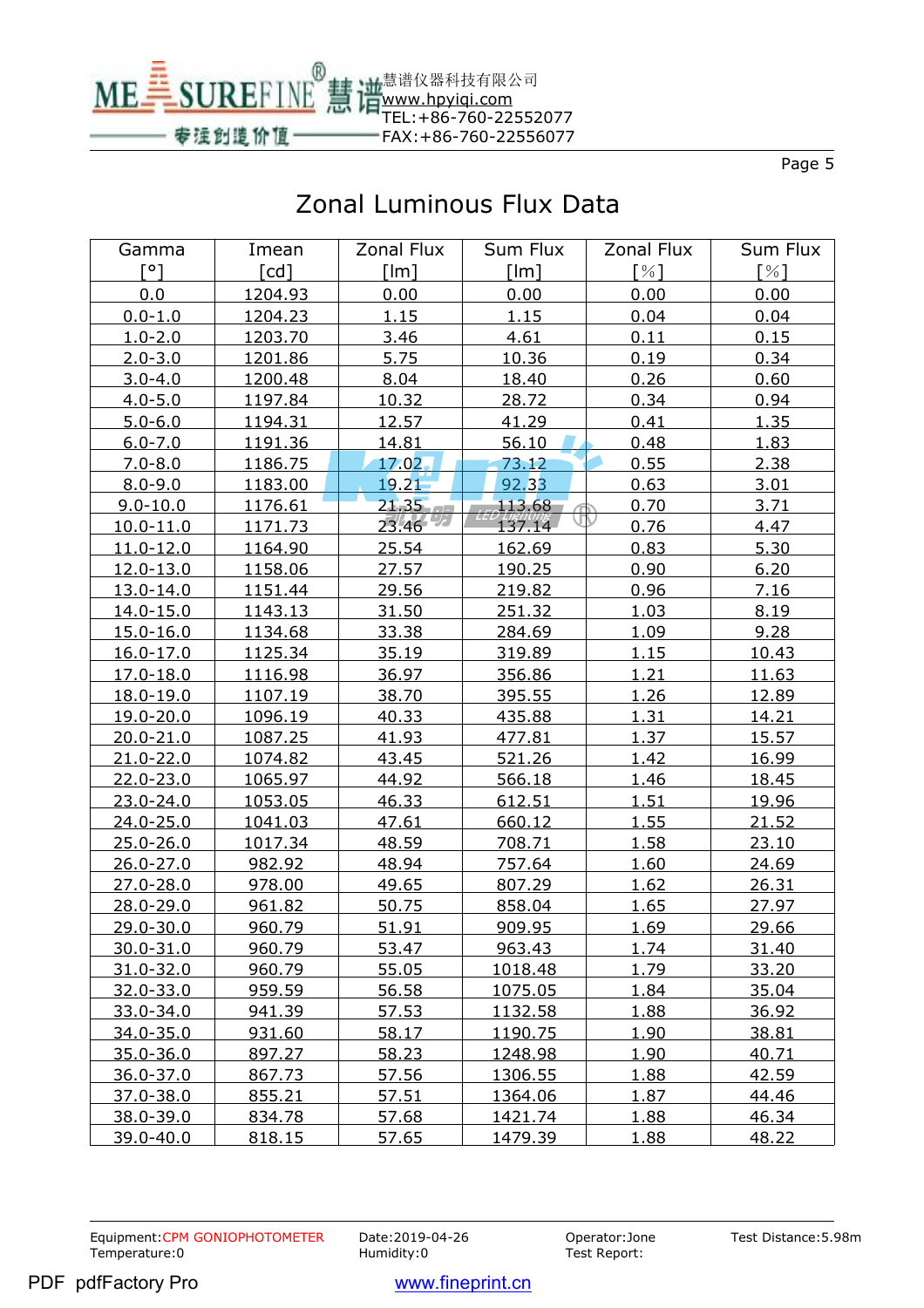

## Zonal Luminous Flux Data

| Gamma         | Imean         | Zonal Flux     | Sum Flux | Zonal Flux                  | Sum Flux     |
|---------------|---------------|----------------|----------|-----------------------------|--------------|
| $\lceil$ °1   | $[{\sf cd}]$  | [Im]           | [Im]     | $\lceil \frac{9}{6} \rceil$ | [%]          |
| $40.0 - 41.0$ | 803.85        | 57.76          | 1537.15  | 1.88                        | 50.10        |
| $41.0 - 42.0$ | 782.53        | 57.64          | 1594.78  | 1.88                        | 51.98        |
| 42.0-43.0     | 769.07        | 57.48          | 1652.26  | 1.87                        | 53.85        |
| 43.0-44.0     | 750.66        | 57.36          | 1709.62  | 1.87                        | 55.72        |
| $44.0 - 45.0$ | 732.78        | 57.01          | 1766.63  | 1.86                        | 57.58        |
| 45.0-46.0     | 717.71        | 56.73          | 1823.35  | 1.85                        | 59.43        |
| 46.0-47.0     | 696.70        | 56.25          | 1879.61  | 1.83                        | 61.26        |
| 47.0-48.0     | 679.81        | 55.65          | 1935.25  | 1.81                        | 63.08        |
| 48.0-49.0     | 659.51        | 55.00          | 1990.25  | 1.79                        | 64.87        |
| 49.0-50.0     | 640.87        | 54.22          | 2044.47  | 1.77                        | 66.64        |
| $50.0 - 51.0$ | 622.05        | $53.43 - 1$    | 2097.90  | 1.74                        | 68.38        |
| $51.0 - 52.0$ | 604.53        | 52.63          | 2150.54  | 1.72                        | 70.09        |
| $52.0 - 53.0$ | 582.45        | 51.63          | 2202.17  | 1.68                        | 71.78        |
| 53.0-54.0     | 566.49        | 50.64          | 2252.81  | 1.65                        | 73.43        |
| $54.0 - 55.0$ | 546.87        | 49.70          | 2302.51  | 1.62                        | 75.05        |
| $55.0 - 56.0$ | 526.30        | 48.49          | 2351.00  | 1.58                        | 76.63        |
| $56.0 - 57.0$ | 509.45        | 47.36          | 2398.36  | 1.54                        | 78.17        |
| $57.0 - 58.0$ | 485.36        | 46.00          | 2444.36  | 1.50                        | 79.67        |
| 58.0-59.0     | 465.15        | 44.44          | 2488.80  | 1.45                        | 81.12        |
| $59.0 - 60.0$ | 447.18        | 43.10          | 2531.90  | 1.40                        | 82.52        |
| $60.0 - 61.0$ | 425.24        | 41.63          | 2573.54  | 1.36                        | 83.88        |
| $61.0 - 62.0$ | 412.99        | 40.39          | 2613.93  | 1.32                        | 85.20        |
| $62.0 - 63.0$ | 387.58        | 38.94          | 2652.86  | 1.27                        | 86.47        |
| 63.0-64.0     | 370.21        | 37.18          | 2690.05  | 1.21                        | 87.68        |
| $64.0 - 65.0$ | 350.22        | 35.65          | 2725.70  | 1.16                        | 88.84        |
| $65.0 - 66.0$ | 327.23        | 33.80          | 2759.50  | <u>1.10</u>                 | 89.94        |
| $66.0 - 67.0$ | 313.23        | 32.20          | 2791.70  | 1.05                        | 90.99        |
| $67.0 - 68.0$ | 287.03        | 30.41          | 2822.11  | 0.99                        | 91.98        |
| 68.0-69.0     | 270.20        | 28.43          | 2850.54  | 0.93                        | 92.91        |
| $69.0 - 70.0$ | 251.83        | 26.81          | 2877.35  | 0.87                        | 93.78        |
| $70.0 - 71.0$ | 229.02        | 24.85          | 2902.20  | 0.81                        | 94.59        |
| 71.0-72.0     | 214.04        | 23.04          | 2925.24  | 0.75                        | <u>95.34</u> |
| 72.0-73.0     | 193.03        | 21.29          | 2946.53  | 0.69                        | 96.04        |
| 73.0-74.0     | 174.09        | <u>19.30</u>   | 2965.83  | 0.63                        | 96.67        |
| 74.0-75.0     | 155.67        | 17.42          | 2983.25  | 0.57                        | 97.24        |
| 75.0-76.0     | <u>135.82</u> | 15.47          | 2998.73  | 0.50                        | 97.74        |
| 76.0-77.0     | 117.20        | 13.49          | 3012.22  | 0.44                        | 98.18        |
| 77.0-78.0     | <u>100.53</u> | <u> 11.65 </u> | 3023.87  | 0.38                        | 98.56        |
| 78.0-79.0     | 84.44         | 9.94           | 3033.81  | 0.32                        | 98.88        |
| 79.0-80.0     | 73.36         | 8.51           | 3042.32  | 0.28                        | 99.16        |
| 80.0-81.0     | 58.00         | 7.10           | 3049.42  | 0.23                        | 99.39        |

Equipment:CPM GONIOPHOTOMETER Date:2019-04-26 Operator:Jone<br>Temperature:0 Humidity:0 Humidity:0 Test Report: Temperature:0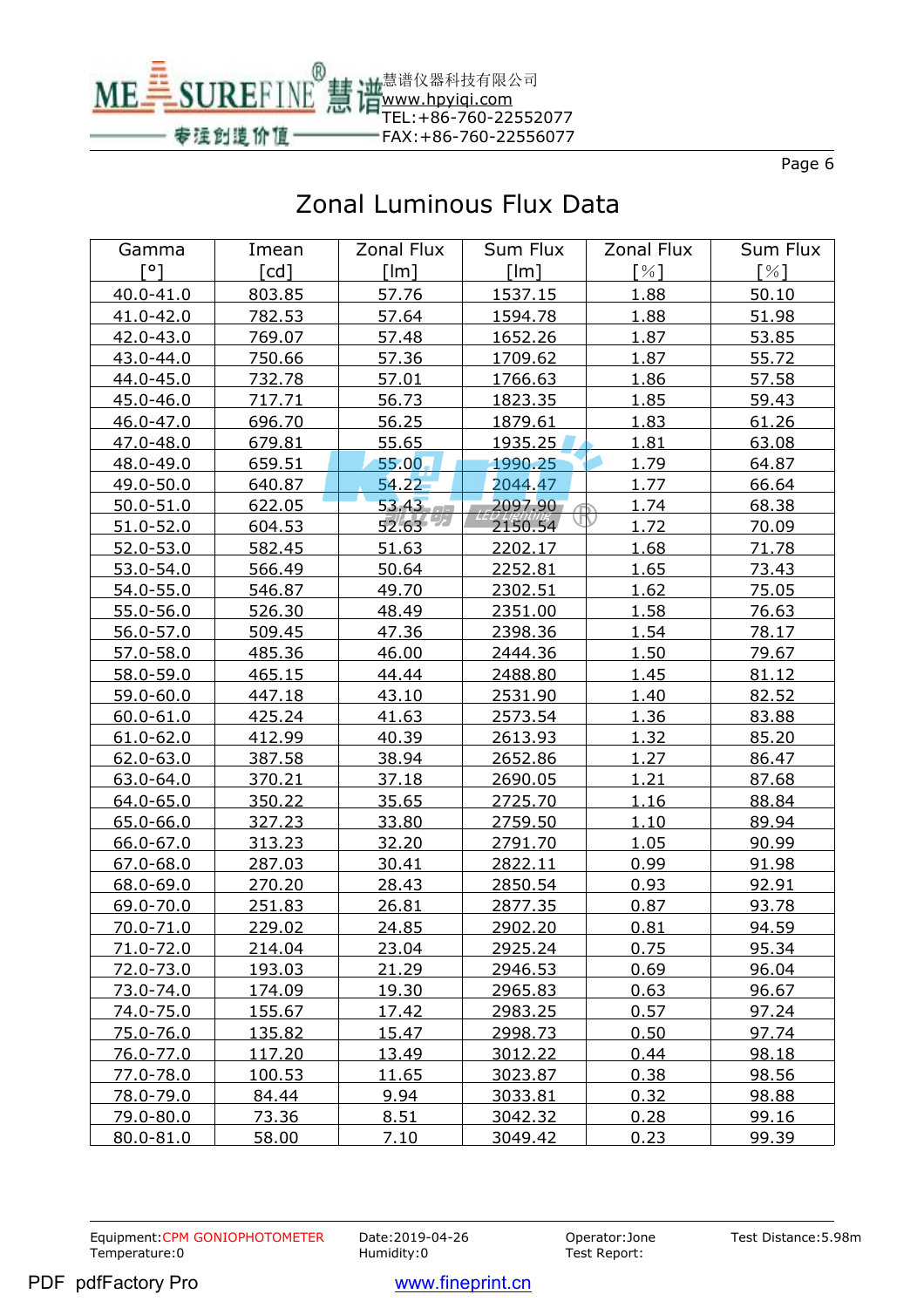

# Zonal Luminous Flux Data

| Gamma         | Imean | Zonal Flux | Sum Flux            | Zonal Flux  | Sum Flux |
|---------------|-------|------------|---------------------|-------------|----------|
| $\lceil$ °1   | [cd]  | [Im]       | [lm]                | [%]         | [%]      |
| $81.0 - 82.0$ | 45.40 | 5.61       | 3055.03             | 0.18        | 99.58    |
| 82.0-83.0     | 35.05 | 4.37       | 3059.40             | 0.14        | 99.72    |
| 83.0-84.0     | 27.39 | 3.40       | 3062.80             | 0.11        | 99.83    |
| 84.0-85.0     | 16.64 | 2.40       | 3065.20             | 0.08        | 99.91    |
| 85.0-86.0     | 9.36  | 1.42       | 3066.63             | 0.05        | 99.95    |
| 86.0-87.0     | 4.95  | 0.78       | 3067.41             | 0.03        | 99.98    |
| 87.0-88.0     | 1.86  | 0.37       | 3067.78             | 0.01        | 99.99    |
| 88.0-89.0     | 1.13  | 0.16       | 3067.95             | 0.01        | 100.00   |
| 89.0-90.0     | 1.03  | 0.12       | 3068.06             | 0.00        | 100.00   |
|               |       |            |                     |             |          |
|               |       | 凯克斯        | <b>LED Lighting</b> | $\bigoplus$ |          |
|               |       |            |                     |             |          |
|               |       |            |                     |             |          |
|               |       |            |                     |             |          |
|               |       |            |                     |             |          |
|               |       |            |                     |             |          |
|               |       |            |                     |             |          |
|               |       |            |                     |             |          |
|               |       |            |                     |             |          |
|               |       |            |                     |             |          |
|               |       |            |                     |             |          |
|               |       |            |                     |             |          |
|               |       |            |                     |             |          |
|               |       |            |                     |             |          |
|               |       |            |                     |             |          |
|               |       |            |                     |             |          |
|               |       |            |                     |             |          |
|               |       |            |                     |             |          |
|               |       |            |                     |             |          |
|               |       |            |                     |             |          |
|               |       |            |                     |             |          |
|               |       |            |                     |             |          |
|               |       |            |                     |             |          |
|               |       |            |                     |             |          |
|               |       |            |                     |             |          |
|               |       |            |                     |             |          |
|               |       |            |                     |             |          |
|               |       |            |                     |             |          |
|               |       |            |                     |             |          |
|               |       |            |                     |             |          |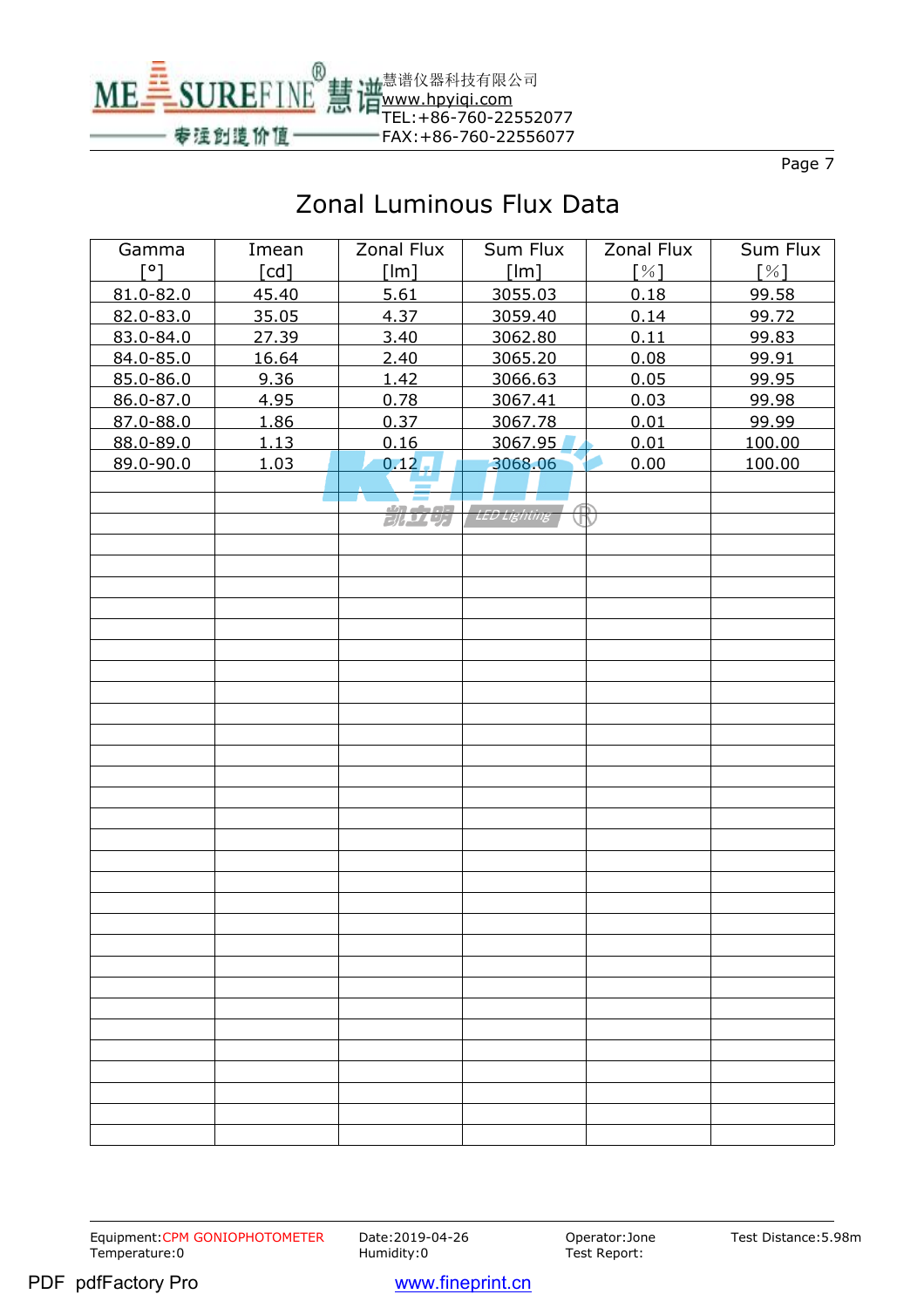



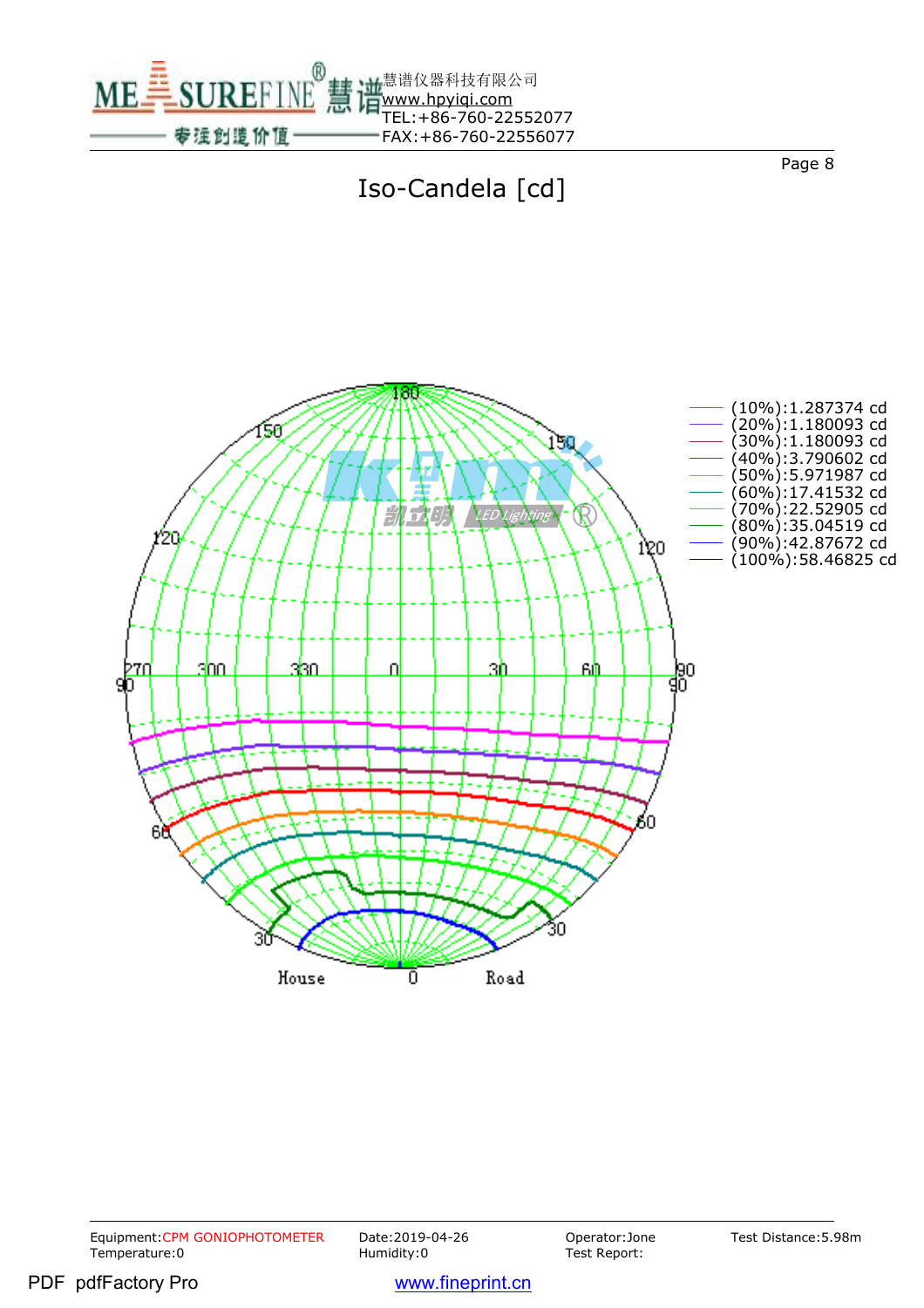





Equipment:CPM GONIOPHOTOMETER Date:2019-04-26 Operator:Jone<br>Temperature:0 Humidity:0 Humidity:0 Test Report: Temperature:0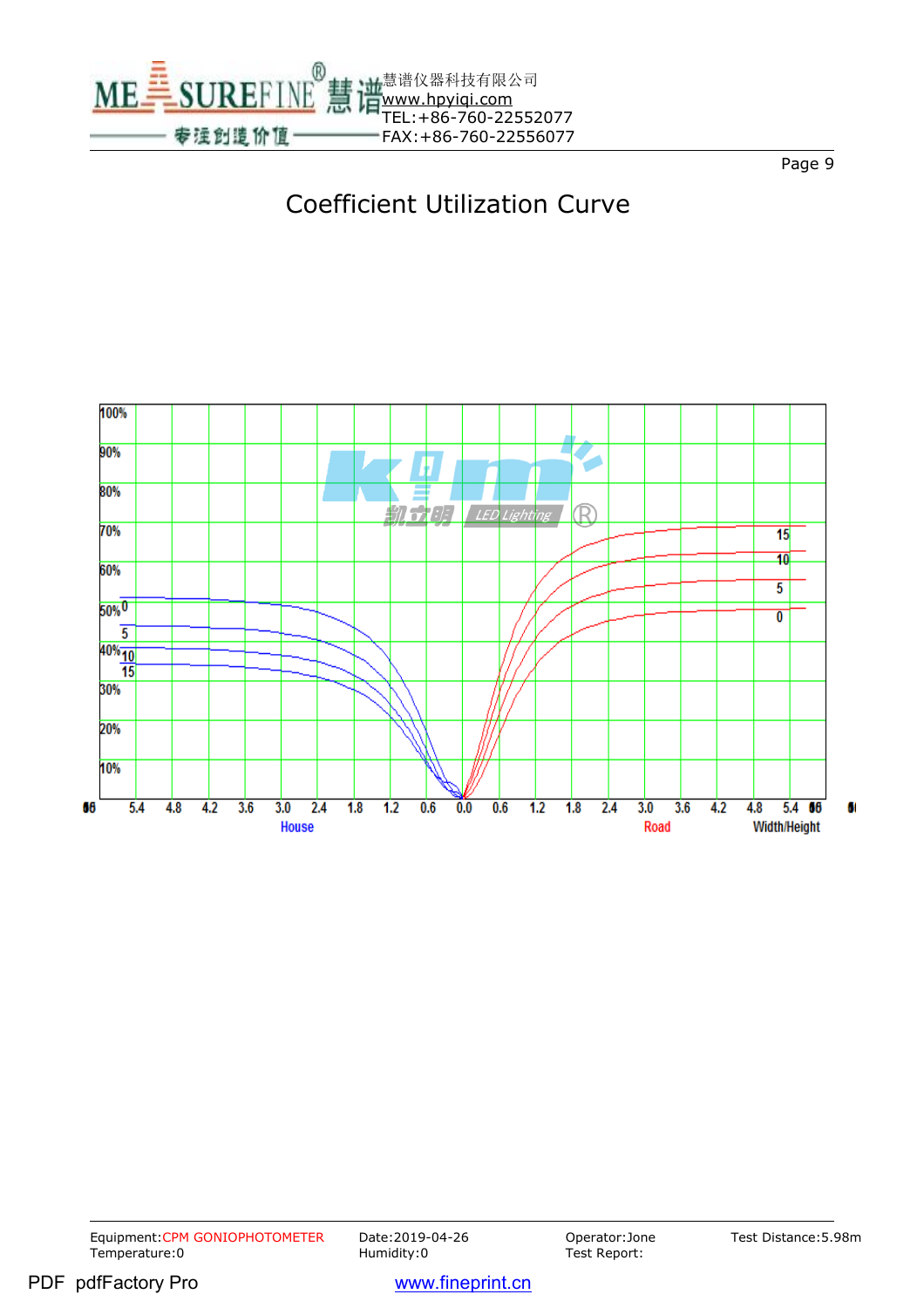

# Isocandela(rectangle)

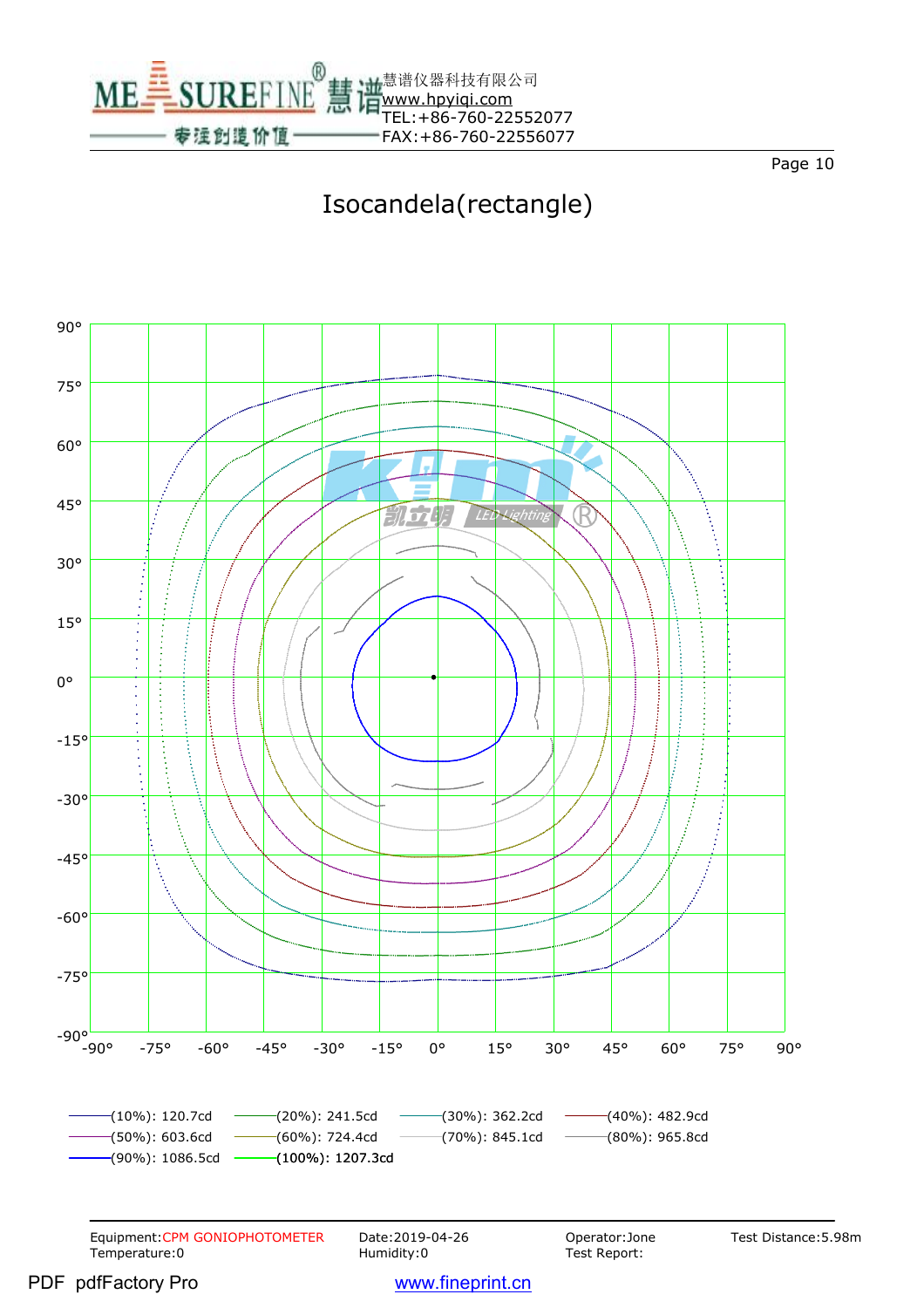





Equipment:CPM GONIOPHOTOMETER Date:2019-04-26 Operator:Jone<br>Temperature:0 Humidity:0 Humidity:0 Test Report: Temperature:0

Test Report:

Test Distance:5.98m

PDF pdfFactory Pro www.fineprint.cn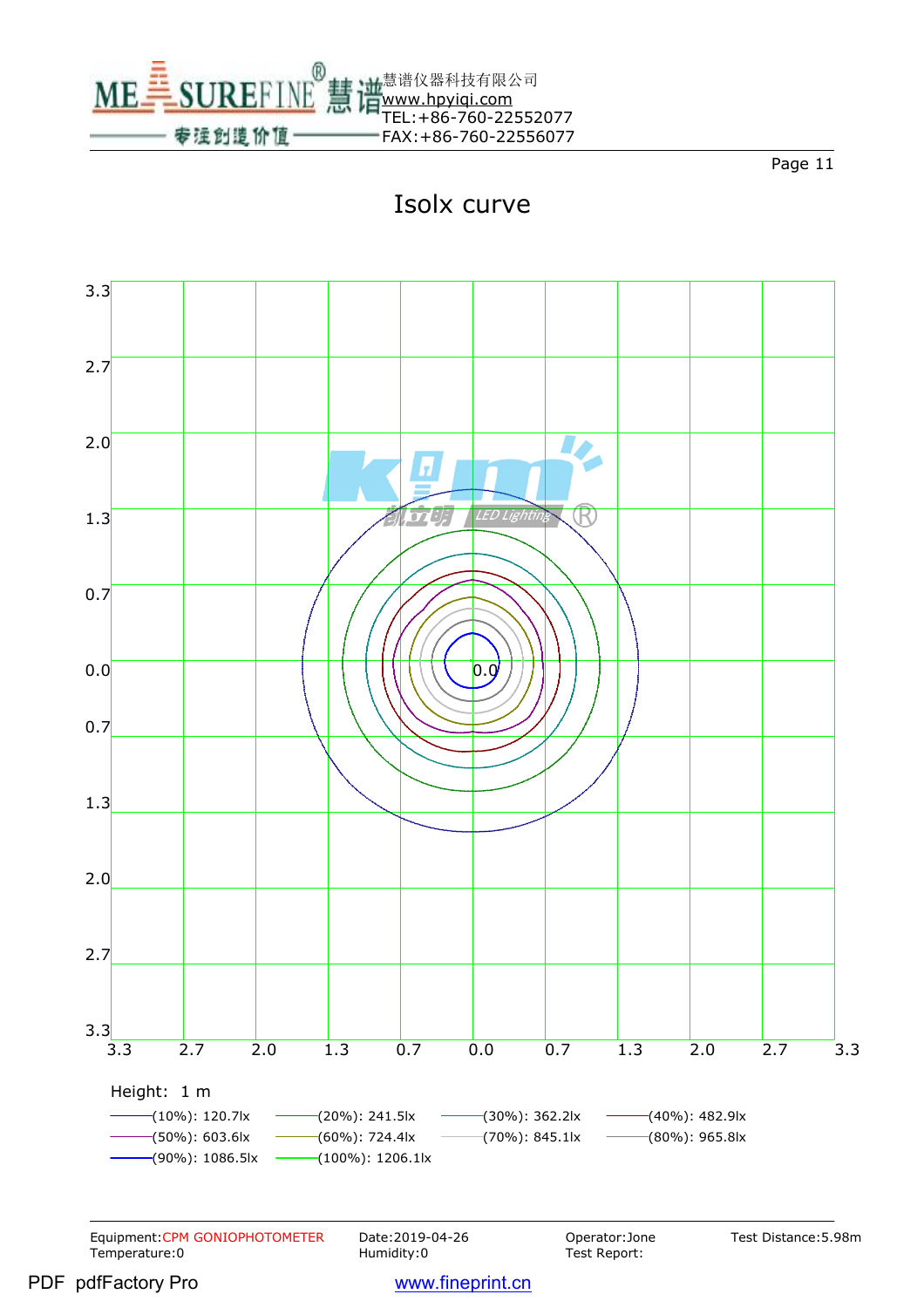

# Space Isolx Curve



 $-(10\%)$ : 120.7lx  $-$  (20%): 241.5lx  $-$  (30%): 362.2lx  $-$  (40%): 482.9lx  $-(50\%)$ : 603.6lx  $(60\%)$ : 724.4lx  $(70\%)$ : 845.1lx  $(80\%)$ : 965.8lx  $(90\%)$ : 1086.5lx (100%): 1206.1lx

Equipment:CPM GONIOPHOTOMETER Date:2019-04-26 Operator:Jone<br>Temperature:0 Humidity:0 Humidity:0 Test Report: Temperature:0

Test Report:

Test Distance:5.98m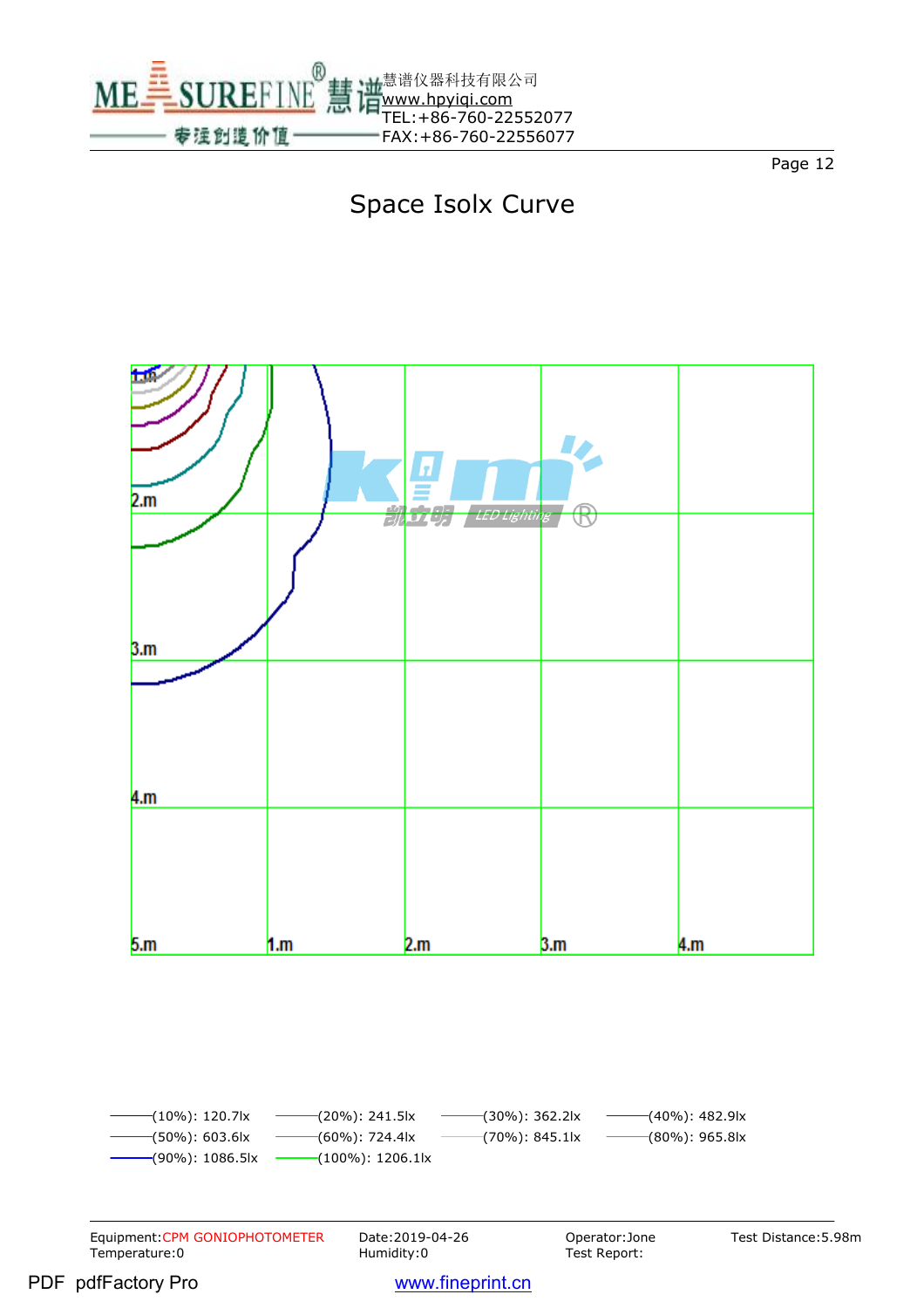

#### Luminance Limitting Curve

Diameter: 0mm Length: 0mm Width: 0mm Height: 0mm

#### (cd/m2)

|       | 450 | ∘ה⊼ | 550 | GOO | <b>A50</b>                                           | フにの | <b>RU</b> o |  |
|-------|-----|-----|-----|-----|------------------------------------------------------|-----|-------------|--|
|       |     |     |     |     | 25944 25049 23427 22189 20350 18005 14594 10019 4124 |     |             |  |
| . Can |     |     |     |     | 25274 24200 22990 21492 19572 16886 13268 8320 2616  |     |             |  |



Equipment:CPM GONIOPHOTOMETER Date:2019-04-26 Operator:Jone<br>Temperature:0 **Distember 2018** Humidity:0 Test Report: Temperature:0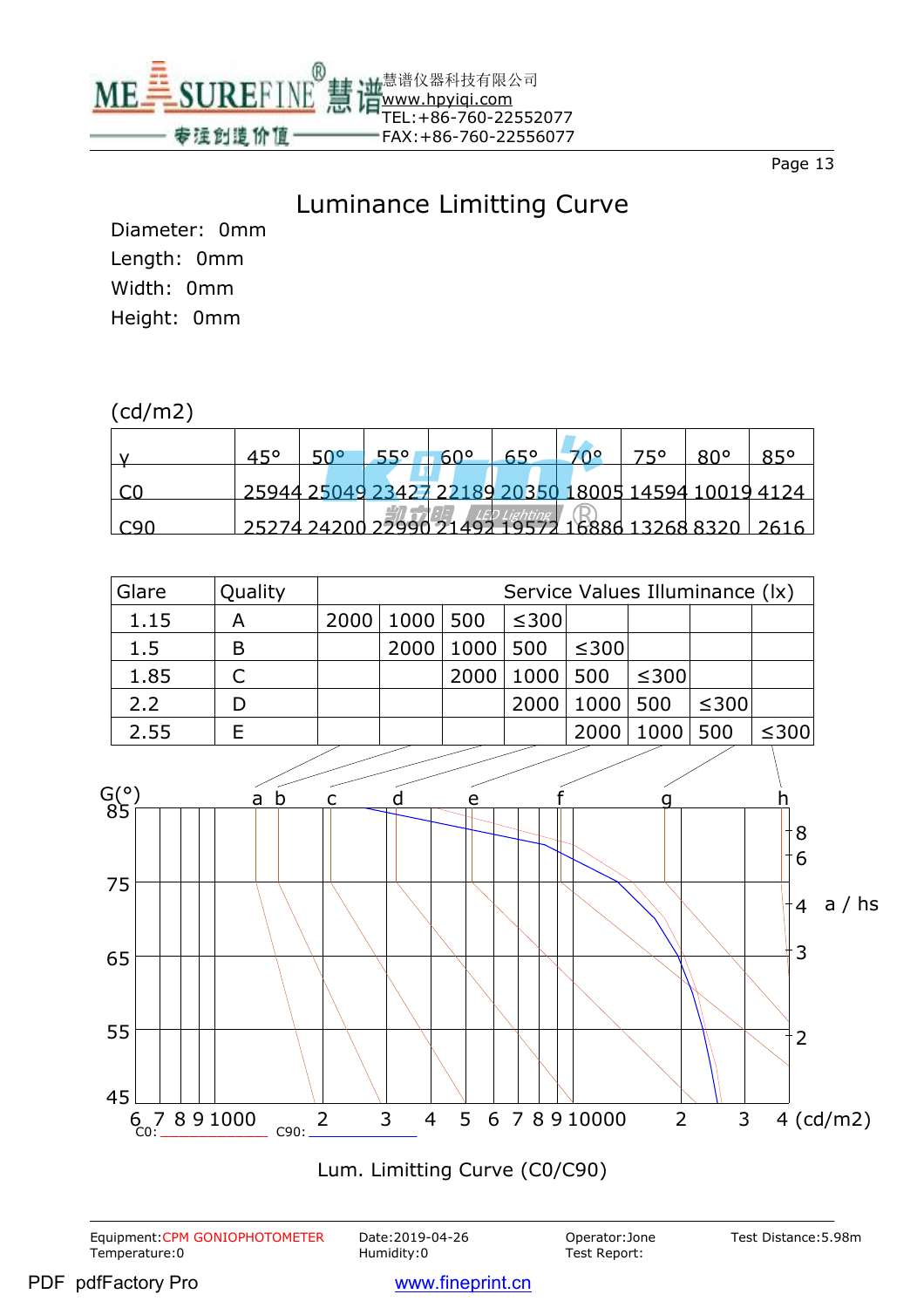

## Lux-Distance Curve



Beam Angle:104.20°(50%Imax)

Equipment:CPM GONIOPHOTOMETER Date:2019-04-26 Operator:Jone<br>Temperature:0 Humidity:0 Humidity:0 Test Report: Temperature:0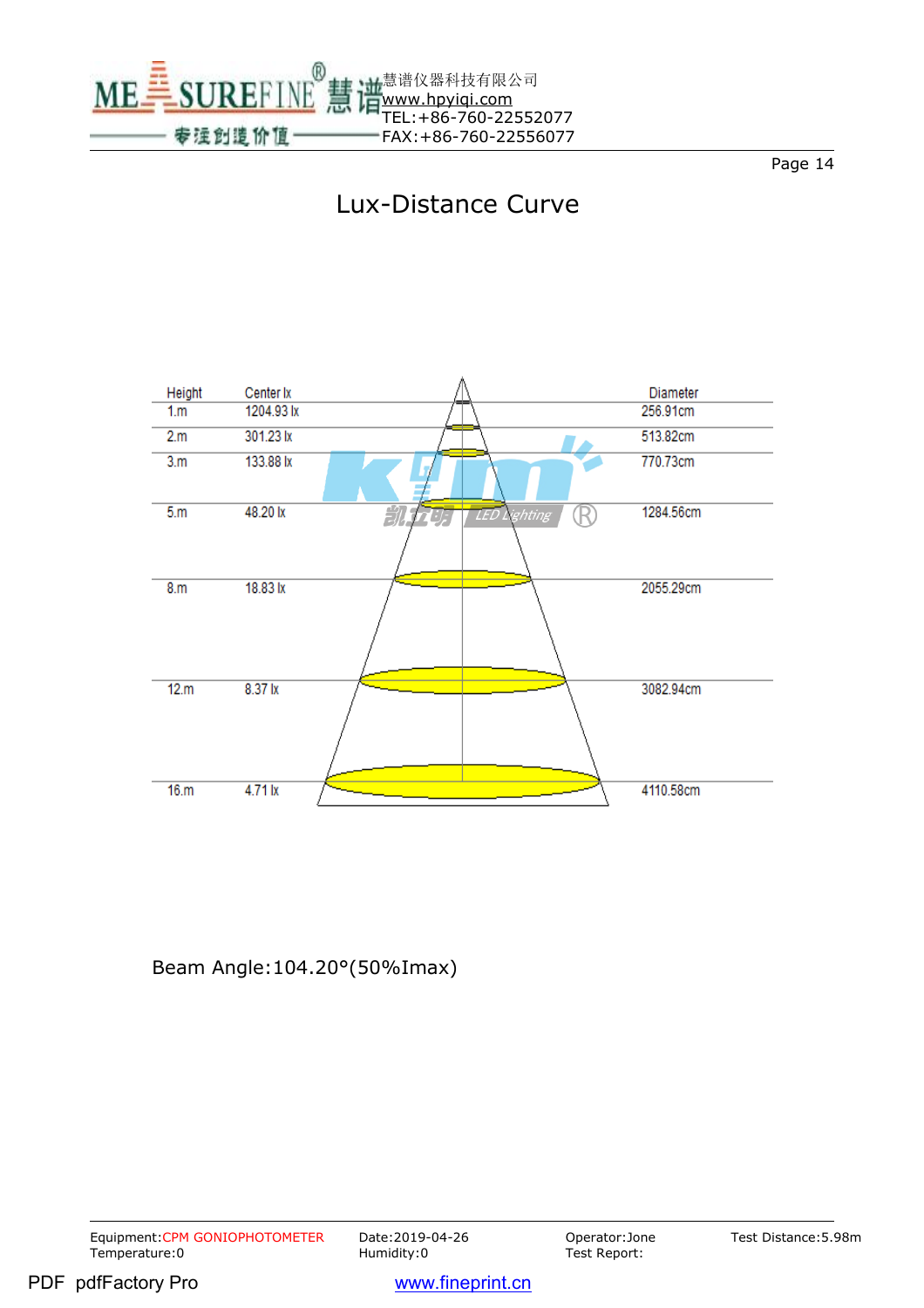

## Cofficiencts of Utilization

| <b>RHOCC</b>   | 80 |                                         |    | 70 |    |    | 50 |    |    | 30 |    |    | 10 |    |    | $\mathbf 0$                                                                        |
|----------------|----|-----------------------------------------|----|----|----|----|----|----|----|----|----|----|----|----|----|------------------------------------------------------------------------------------|
| <b>RHOW</b>    | 50 | 30                                      | 10 | 50 | 30 | 10 | 50 | 30 | 10 | 50 | 30 | 10 | 50 | 30 | 10 | $\mathbf 0$                                                                        |
| <b>RCR</b>     |    | COEFFCIENTS OF UTILIZATION FOR RHOFC=20 |    |    |    |    |    |    |    |    |    |    |    |    |    |                                                                                    |
| $\mathbf{0}$   |    |                                         |    |    |    |    |    |    |    |    |    |    |    |    |    |                                                                                    |
| $\mathbf{1}$   |    |                                         |    |    |    |    |    |    |    |    |    |    |    |    |    | $1.06 1.04 1.03 1.05 1.03 1.01 1.01 0.99 0.97 0.96 0.94 0.92 0.89 0.87 0.85 0.80 $ |
| $\overline{2}$ |    |                                         |    |    |    |    |    |    |    |    |    |    |    |    |    | $0.91 0.88 0.87 0.90 0.87 0.85 0.88 0.84 0.81 0.84 0.80 0.77 0.79 0.76 0.72 0.67 $ |
| 3              |    |                                         |    |    |    |    |    |    |    |    |    |    |    |    |    | $0.78 0.75 0.74 0.78 0.75 0.72 0.77 0.72 0.69 0.74 0.70 0.66 0.71 0.66 0.62 0.57 $ |
| 4              |    |                                         |    |    |    |    |    |    |    |    |    |    |    |    |    | $0.68 0.65 0.63 0.68 0.64 0.62 0.68 0.63 0.59 0.66 0.61 0.57 0.64 0.58 0.53 0.49$  |
| 5              |    |                                         |    |    |    |    |    |    |    |    |    |    |    |    |    | $0.59 0.57 0.55 0.60 0.56 0.54 0.60 0.55 0.52 0.59 0.54 0.49 0.58 0.52 0.47 0.43 $ |
| 6              |    |                                         |    |    |    |    |    |    |    |    |    |    |    |    |    | $0.53 0.50 0.48 0.53 0.50 0.47 0.54 0.49 0.45 0.54 0.48 0.43 0.53 0.46 0.41 0.38$  |
| $\overline{7}$ |    |                                         |    |    |    |    |    |    |    |    |    |    |    |    |    | $0.47 0.44 0.43 0.48 0.44 0.42 0.49 0.44 0.40 0.49 0.43 0.39 0.48 0.42 0.37 0.33 $ |
| 8              |    |                                         |    |    |    |    |    |    |    |    |    |    |    |    |    |                                                                                    |
| 9              |    |                                         |    |    |    |    |    |    |    |    |    |    |    |    |    | $0.38 0.36 0.35 0.39 0.36 0.34 0.40 0.36 0.33 0.41 0.35 0.31 0.41 0.35 0.30 0.27 $ |
| 10             |    |                                         |    |    |    |    |    |    |    |    |    |    |    |    |    | $0.35 0.33 0.31 0.36 0.33 0.31 0.37 0.33 0.30 0.38 0.32 0.28 0.38 0.32 0.27 0.24$  |

Test Distance:5.98m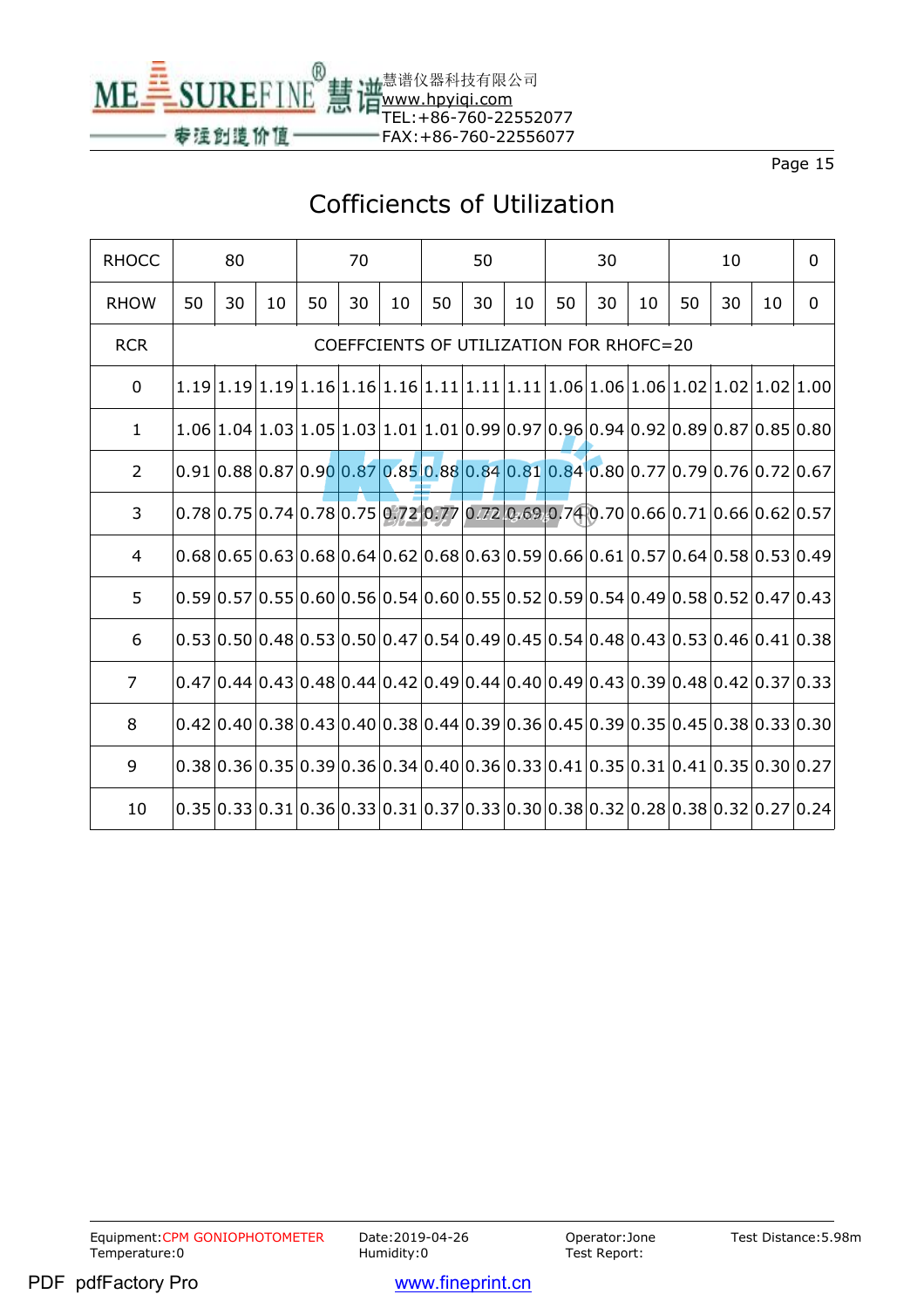